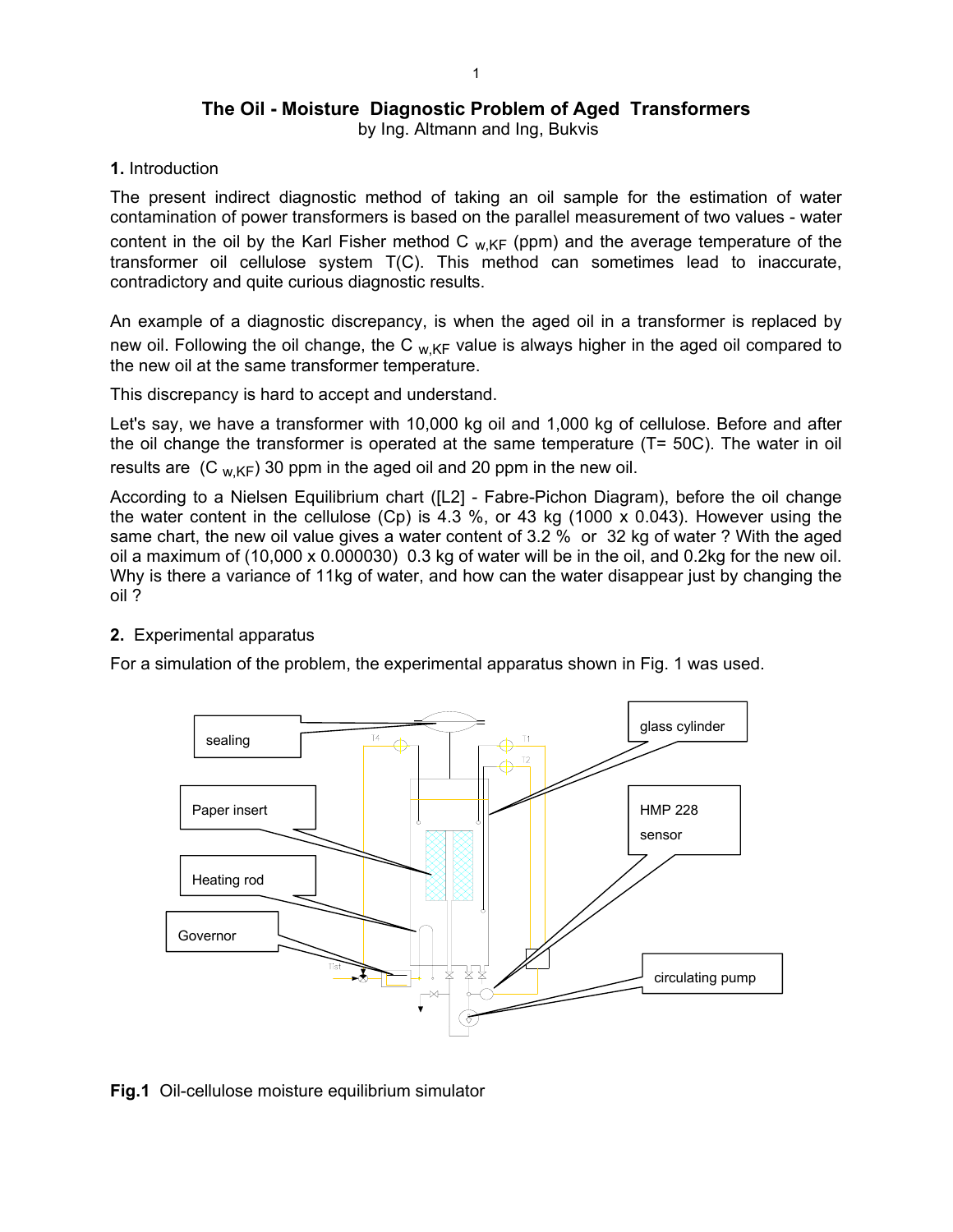The apparatus consists of the glass cylinder with a volume of 30 litres, which is hermetically sealed against the surroundings by the dilatation extension on the upper part. To replicate a typical transformer, 1.5 kg of cellulose was immersed in 20 litres of oil. To reach an equilibrium quickly, electrically heated oil was circulated through the cellulose by a pump. The oil-cellulose system can then be held by the PI-governor at the desired constant temperature level with  $accuracy + -0.5 C$ .

The water content of the oil in the experimental apparatus was measured by two parallel methods, by on-line moisture sensor HMP228 [L3] and by the Aquameter (BAUR RFM 1000 traditional sampling method by). All temperatures are measured by Ni 1000 sensors.

For the experiment, measurements were carried out on both **new** inhibited napthenic transformer oil with the neutralisation number NN<0.005 mgKOH/g, and on the **aged** oil with an acid NN of 0.18 mg KOH/g.

All of the paper inserts were initially dried in an electric kiln at 120C. The controlled residual water content in the paper was then well below 0.1%. A water content in the cellulose (Cp) of 1,2,3,4,5 and 6 % (by weight) and a system temperature range of 25C to 70C (by 5C increments) were selected for the experiment.

All paper inserts were saturated to the desired moisture levels by pumped hot oil immersion with sufficient time given to ensure exact equilibrium conditions were achieved before experiment measuring. The exact dosage of water was realised by weighting.

The experimental data for new oil are shown in Fig.2, numerical values can be found in [L1].



**Fig. 2** Relation C  $_{W,KF}$  = C  $_{W,KF}$  (Cp, T), NN < 0.005 mg KOH/g, KF method

First we have to determine the accuracy of the Karl Fischer (KF) method using the Aquameter, versus the water in oil HMP228 sensor, or method (F) in new oil. For this purpose Fig. 3 is used for verification. The HMP228 sensor measured values  $(C_{w,F})$  are on the X - axis, and the Aquameter values are on the Y-axis (  $C_{W,KF}$  ).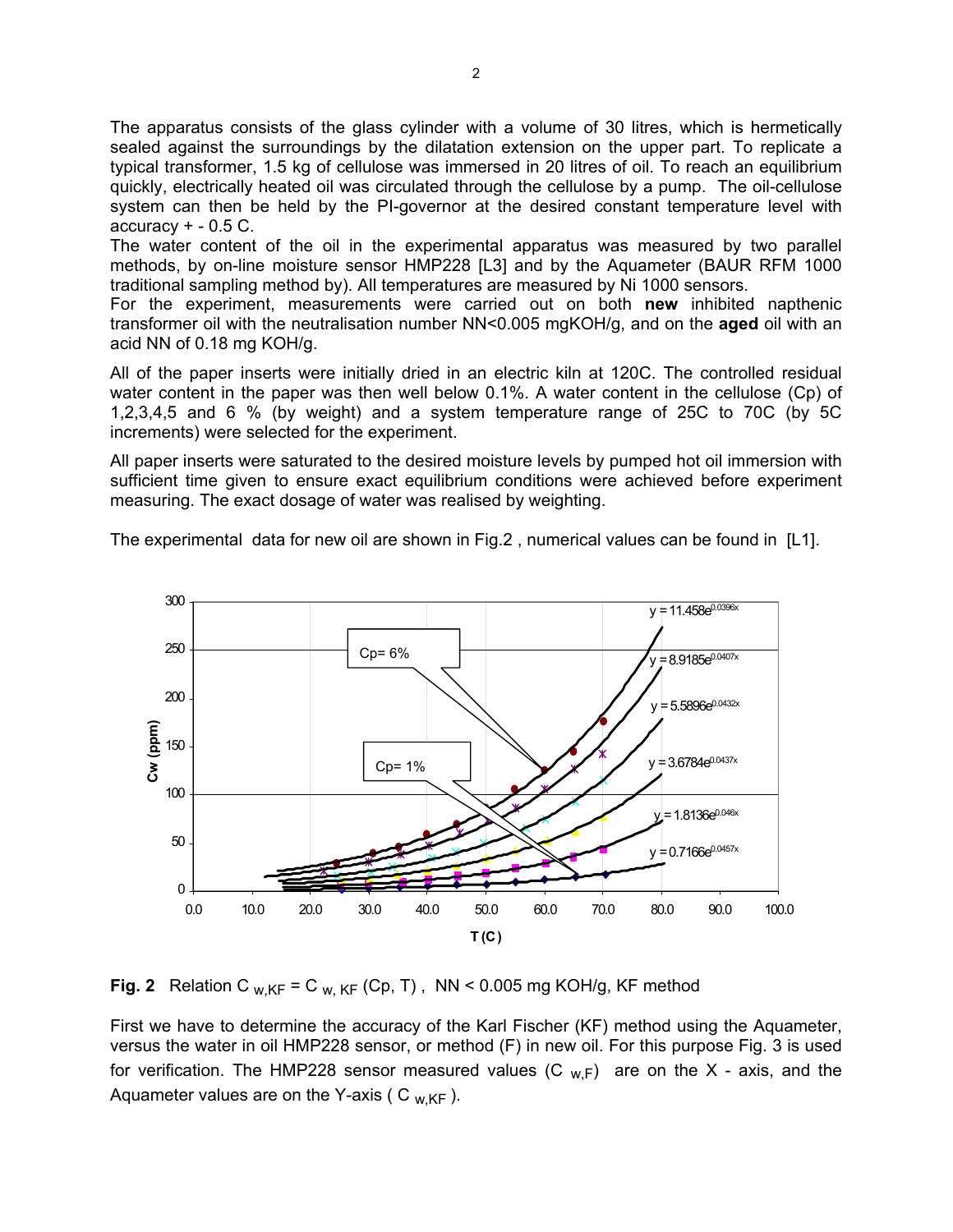

**Fig. 3** New Oil - The correlation of KF versus Sensor F method.

The values measured by both methods are reasonably close. The correlation index  $R^2$  is near 1 (R2 = 0.9987) and the accuracy of both methods is therefore considered equivalent.

However when aged oil (NN =  $0.18$  mg KOH/g) was used in the experiment, quite different results were evident. The results are shown in Fig. 4.



**Fig. 4** Aged Oil (NN = 0.18 mg KOH/g) - Relation Cw = Cw (Cp, T) , KF Aquameter method.

The Aquameter now reads markedly higher Cw values at exactly the same Cp and T levels. The variance in measurements can be very easily identified in diagram in the Fig.5.

 $\sim$  3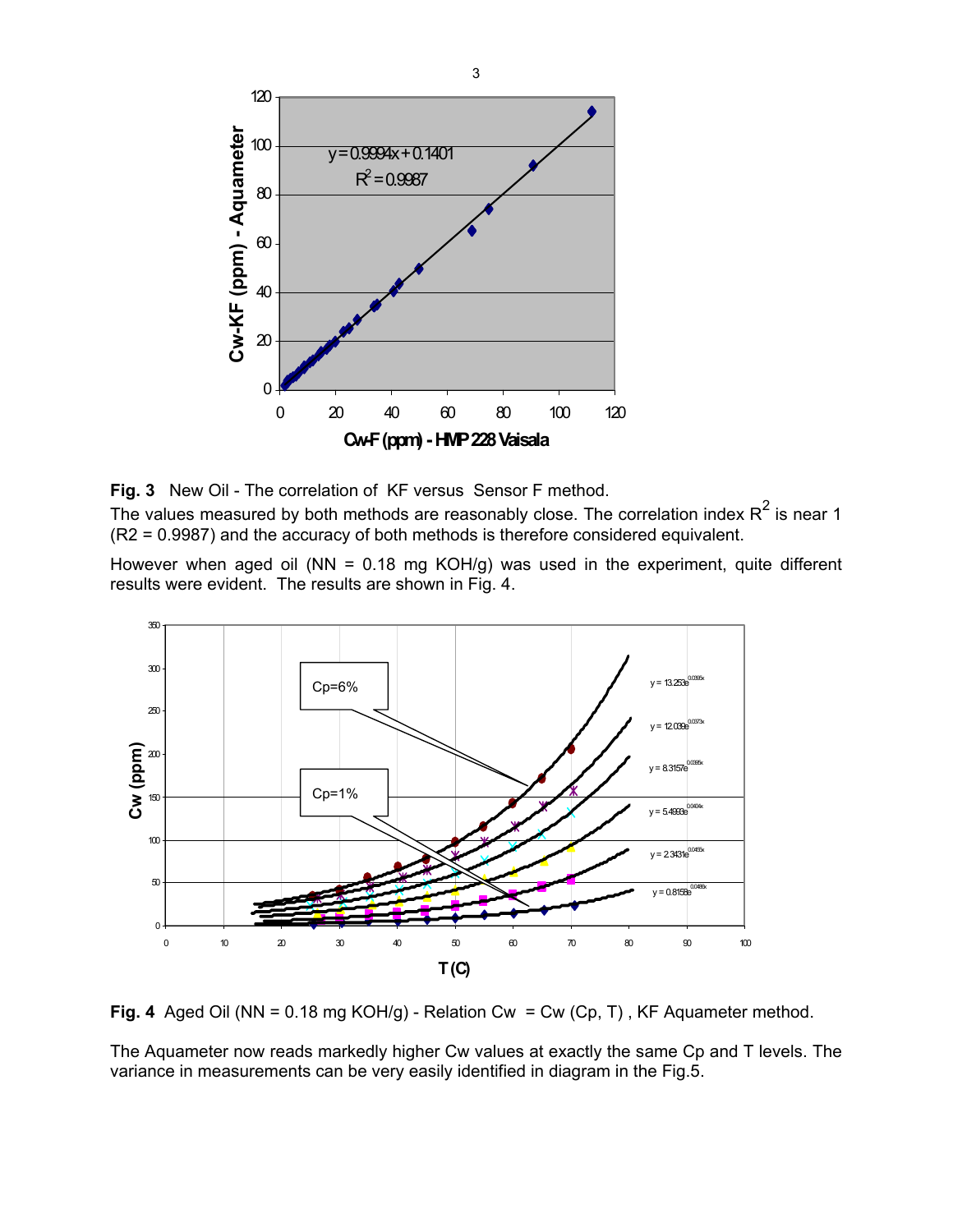

**Fig. 5** Aged Oil (NN = 0.18 mg KOH/g) - Correlation between the KF and F method -

Now, the clear linear deviation is visible between the KF a F. The deviation gradient is more than 20%, and moreover the correlation index  $R^2$  of the new linear trend is very high again. Because only the NN values have changed, this deviation is a direct result of the ageing products in the oil.

The sensor F method for has been used for comparison with the KF method, bringing the new and aged oil results together confirms that the F results are not adversely affected by NN variation.

The evidence is given by following verification diagram at Fig.6



**Fig. 6** Correlation of sensor F methods: new oil versus aged oil (NN = 0.18 mgKOH/g)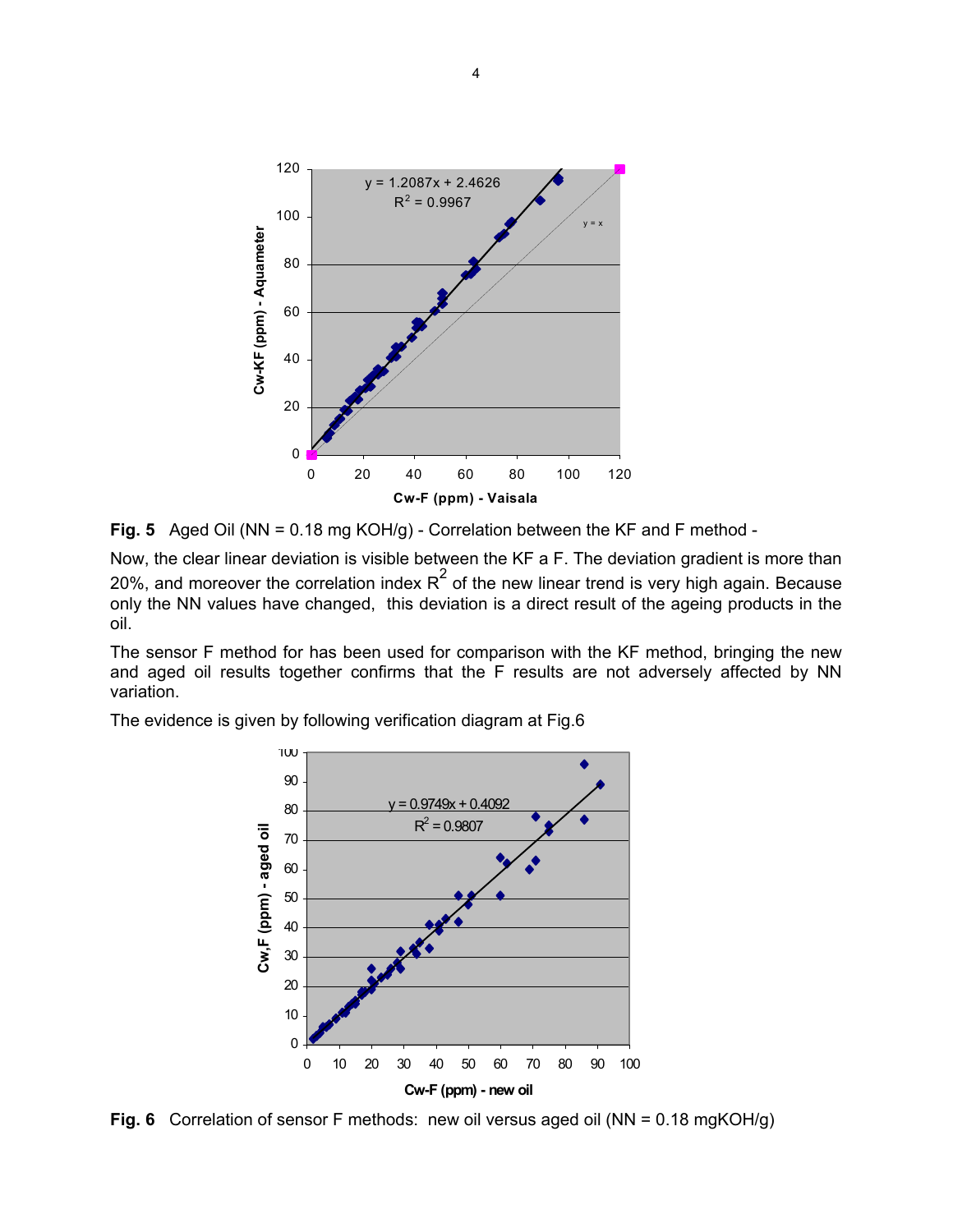From the detailed experiments, It is very clear that the accuracy of the sensor F method is not affected by the aging by-products and NN value, and that the F method measures only the dissolved water that moves in and out of the oil-cellulose system with temperature.

The water in oil results of the KF methods are, on the contrary strongly dependent on the aging by products and NN value. This method can not be used for the accurate estimation of the moisture contamination of power transformers, as the Cw deviation increases with a NN value increase.

The second potential problem which is tightly connected to the moisture diagnosis of power transformers is the accuracy of many currently used Nielsen equilibrium diagrams.

#### **4**. Verification of Nielsen equilibrium diagrams

The experimental apparatus gave a good opportunity to compare our measured results with many well known equilibrium references [L2]. Fig. 7 shows our test results in the well known form of Nielsen relation Cp= Cp (Cw, T) .



Fig.7 Nielsen diagram based on experiment data, (new oil  $NN = 0.005$ )

An unbiased comparison of Nielsen diagrams and our own experiment data is used in the comparative diagram Fig 8.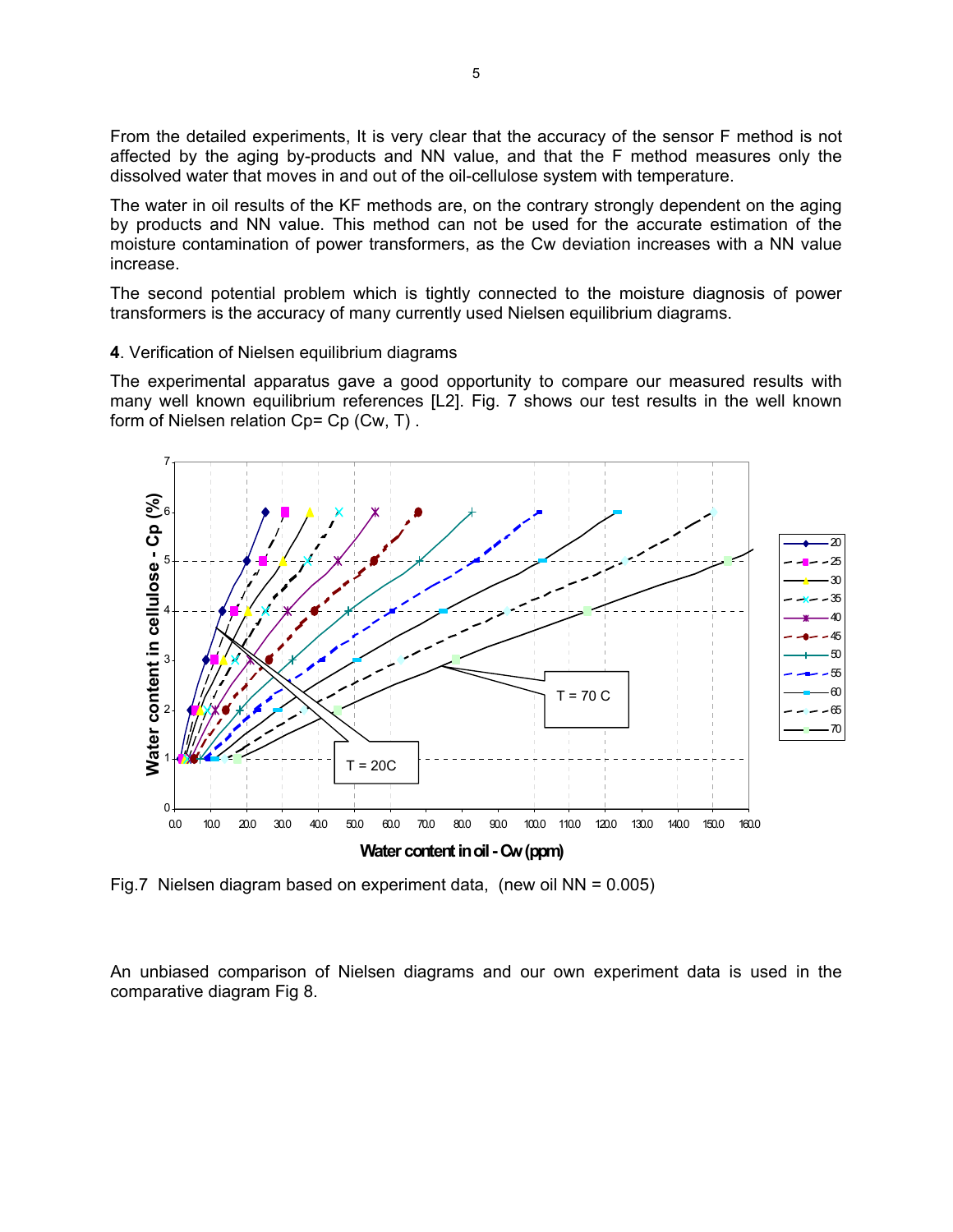

## **Fig. 8** The correlation between Nielsen reference data - experimental data

Only the new data from [L2] is consistent with our results. The most well known and used equilibrium diagrams (Fabre-Pichonem (1960) and Noriss (1963 - EHW-Weidmann), clearly over estimate the water in paper (Cp) values over the whole range of Cw and T. On the other hand, the Oommen data ([L2] -1983), is the closest to our own findings, with an acceptable 7% deviation from our values.

### **5**. **Conclusion**

The diagnostic discrepancy between new and aged oils mentioned in the Introduction, is now easily explained.

The KF method measures not only diluted water in the oil, but also the water which is bound in the aging products of the oil. It means, the KF reading of the water content in the oil before and after the change of the oil inventory of the transformer is, and has to be, always different between the old (aged) and new oil.

If we use F method, where the sensor reads only the dissolved water, we get the same readings.

Consequently - the water content in the cellulose materials of the transformer remains basically the same before and after the oil change. The wide-spread opinion that a transformer can be dryed by the aged-new-oil change (or by the oil regeneration) is therefore in principle wrong.

To properly calculate the moisture in the oil–cellulose system, it is only important to measure the dissolved water because only this water migrates between the oil and cellulose.

The second shortcoming of present diagnosis is the fact that the older Nielsen diagrams overestimate the Cp values. This coupled to the KF over statement can result in a highly overestimating of the water content in the cellulose and consequently to the misleading diagnostic results.